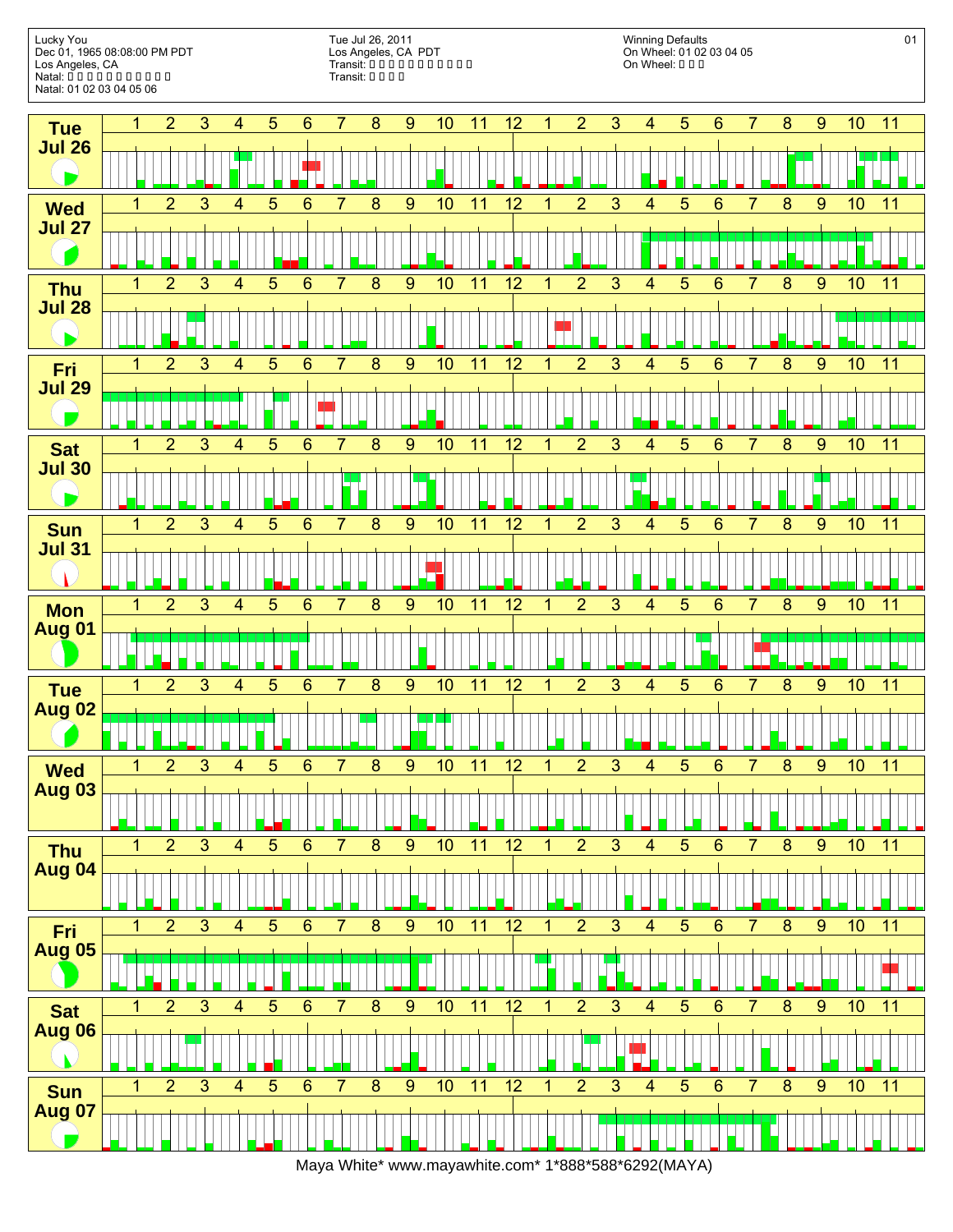

Maya White\* www.mayawhite.com\* 1\*888\*588\*6292(MAYA)